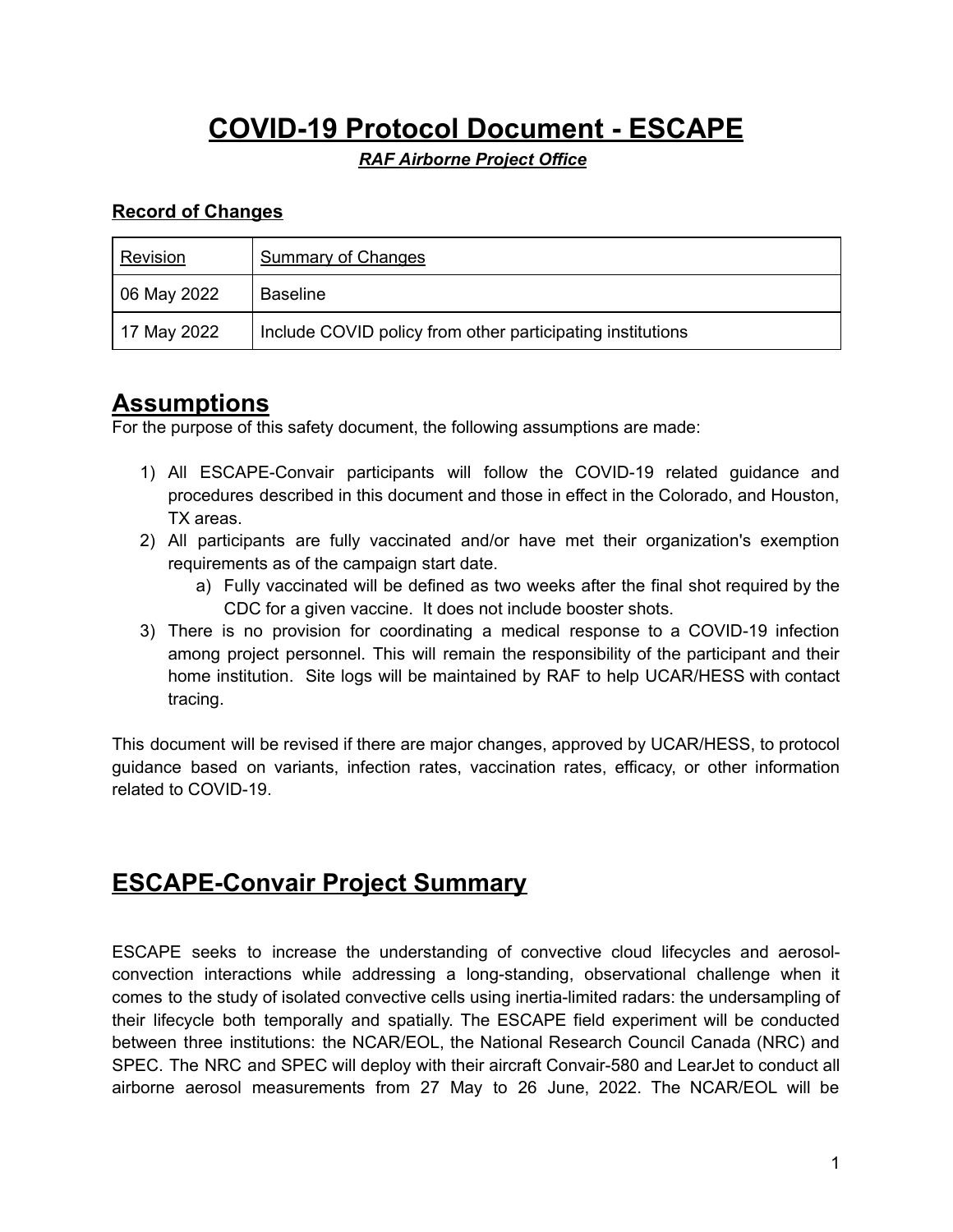supporting project logistics with project management in the field. The deployment will be based in Sugar Land, Texas in the Greater Houston area.

**Schedule:** The operations will run from 27 May 2022 to 19 June, 2022, with a possible extension to 26 June if the flight hours are not utilized.

**Personnel:** It is expected that 3-5 NCAR staff will be involved from EOL and CGD. In addition, it is expected that approximately 15-25 participants from universities and agencies outside NCAR will be utilizing the operations center hosted by NCAR/EOL.

The participants will be working between different facilities such as the Convair-580 aircraft from the National Research Council Canada; and the operation center hosted by NCAR/EOL, so combined project guidelines for the participants will become necessary.

The participating institutions for ESCAPE-Convair are NCAR, the National Research Council Canada, SPEC, Michigan Tech, Texas Tech, Stony Brook, University of Oklahoma and Colorado State University.

**Payload:** ESCAPE-Convair does not use NCAR aircraft. NCAR participation in the payload on the Convair is limited to providing HOLODEC and operational support of the CVI.

# **General Rules and COVID Protocols**

**COVID-19 Guidance:** During the entire project period, the participants who utilize the operation center and the NCAR staff will be required to continue to comply with UCAR guidelines regarding safety and risk management regarding COVID-19. All personnel will be required to report illness to the RAF Project Manager (PM) for ESCAPE, who will then activate the COVID-19 Response Plan to determine the next steps.

All personnel are responsible for providing their own mission specific Personal Protective Equipment (PPE, as defined below) for COVID-19. EOL will provide masks for participants to use in the operations center. All participants will be required to fill out the sign-in sheet each day they are in the operations center.

- Personnel will wear face masks at all times when in any shared space, regardless of vaccination status.
- Six feet of distance between personnel is required when possible.
- Frequent hand washing will be encouraged.
- Daily personnel site logs/sheets will be available at the operations center. All personnel working in the operations center will be required to sign in each day to help with contact tracing should the need arise.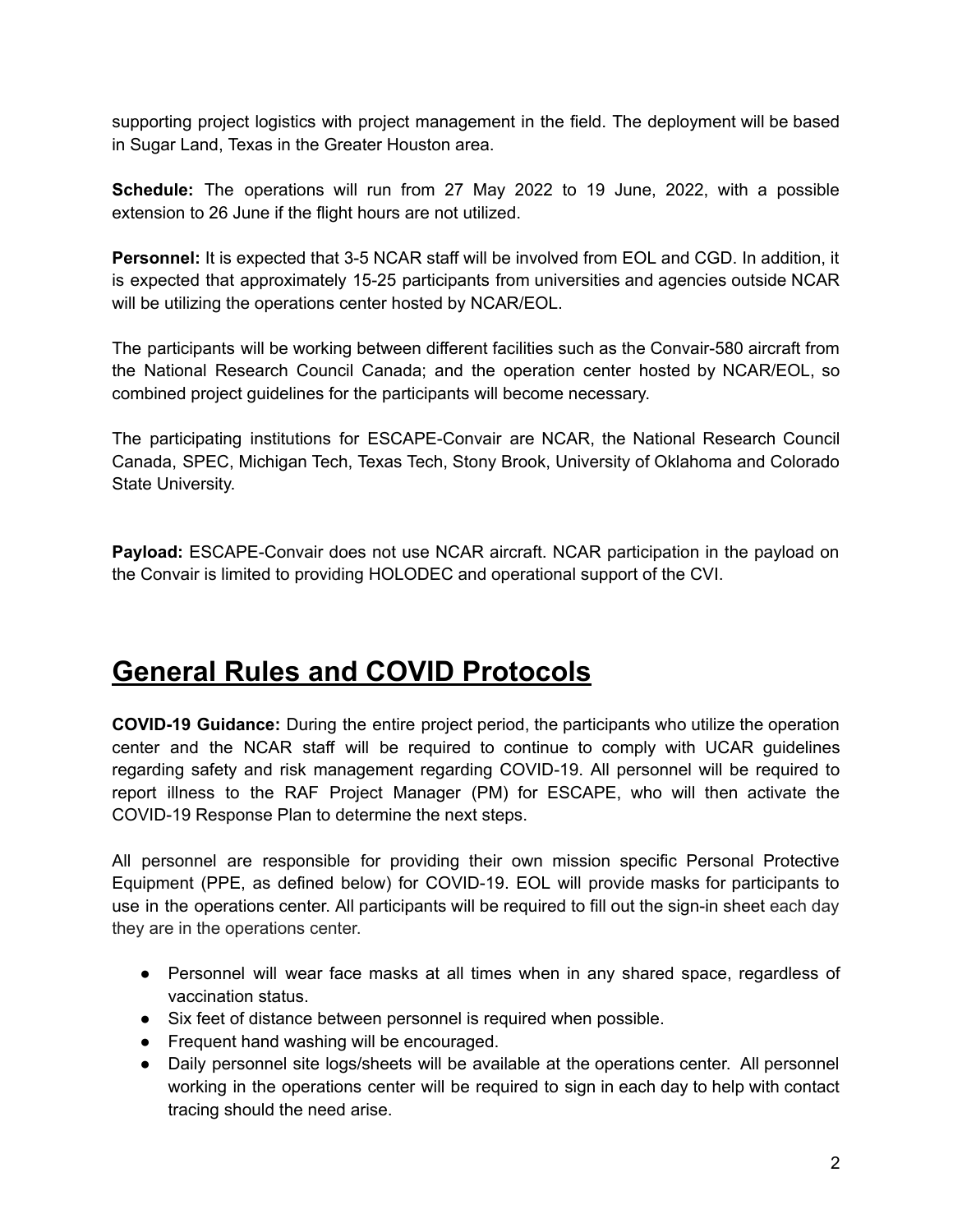- COVID testing will not be required by UCAR as part of ESCAPE. Should people want to be tested there are free [sites](https://tdem.maps.arcgis.com/apps/webappviewer/index.html?id=1e91fb79fa44417898738e5bff31a3d8) in the area. NCAR employees are also able to use Passport Health for COVID testing if they choose.
- Prior to beginning work, a self-health assessment is required. Personnel will not enter any of the ESCAPE workspace (ops center, hangar, and aircraft), and will immediately contact the RAF Project Manager if any of the following symptoms are present:
	- Fever over 100.4 or chills
	- Skin rash
	- Difficulty breathing
	- Persistent cough
	- Decreased consciousness or confusion of recent onset
	- Headache
	- Diarrhea
	- Vomiting
	- New loss of taste or smell
- All personnel should be prepared to trace all contacts and identify areas where work was performed in the previous 48 hours.
- Personnel should refrain from touching eyes, nose, mouth and face with unwashed hands.
- Any contact with someone who has tested positive for COVID-19 or showing symptoms must be immediately reported to the RAF PM.
- All personnel must also try to avoid high risk activities during the project period.

**COVID-19 Response Plan:** If any member who utilizes the operation center exhibits symptoms or comes into contact with a person suspected of having COVID-19, all project activities will be put on hold and the RAF PM will activate the UCAR COVID-19 response protocols.

- Contact UCAR Health Environment and Safety Services (HESS) for UCAR employees.
- Contact EOL/RAF Facility Manager and EOL Director's Office.
- Contact the Convair and Lear Jet project leads and PIs to implement a coordinated response across the entire team
- UCAR/HESS or PM/PIs/crew leads will conduct contact tracing if deemed necessary to determine quarantine and decontamination requirements.
- The criteria for resuming project activities will depend on a variety of factors. These will be evaluated and communicated by UCAR/HESS during the contact tracing period.

# **Deployment Procedures**

**Travel to Houston :** All participants are responsible for their own travel to and from the deployment locations for project support.

Requirements for travelers entering Houston, TX can be found at: <https://www.houstonhealth.org/services/disease-prevention/covid-19> These requirements may change based on the evolving pandemic situation. A summary of the current regulations will be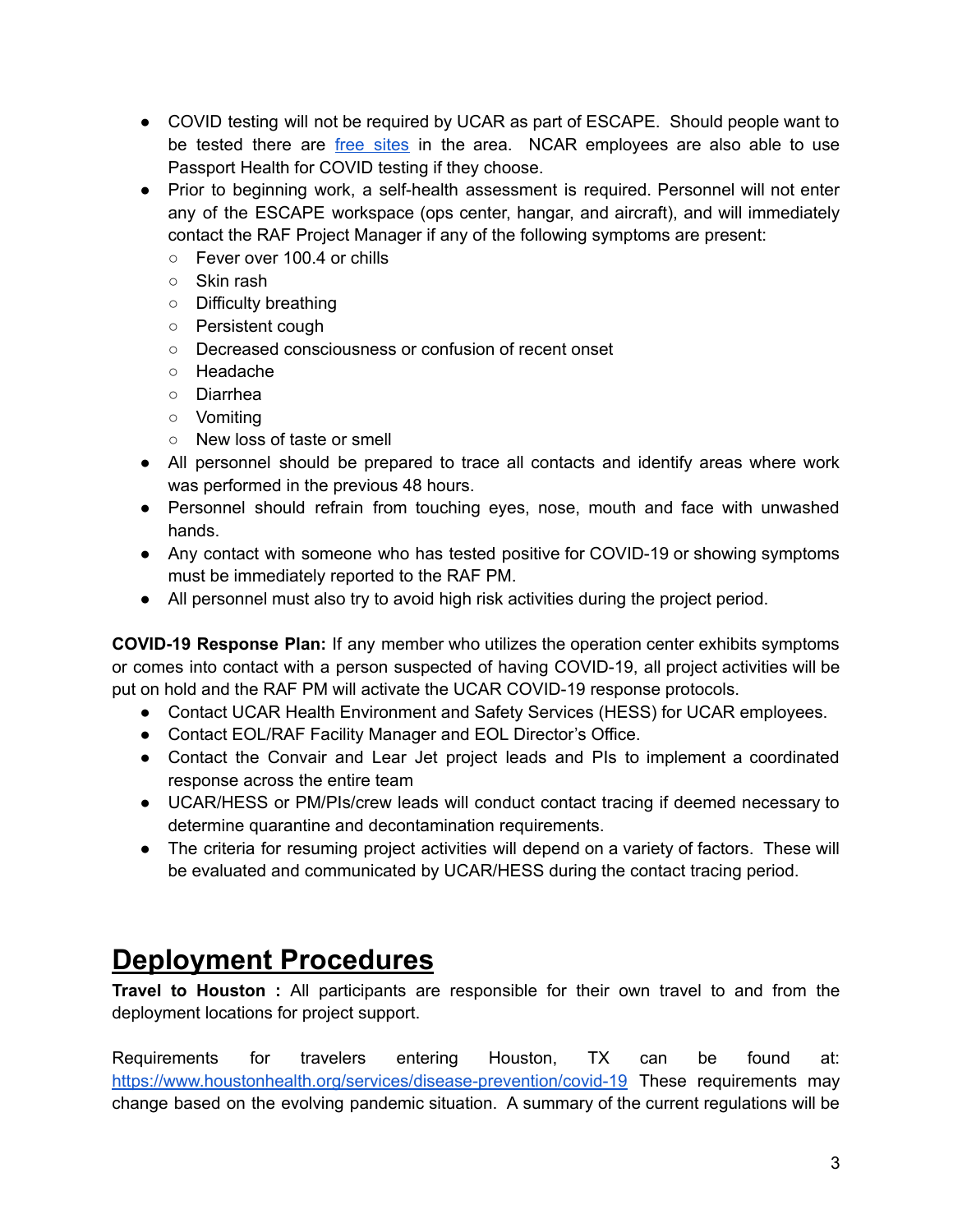sent out prior to deployment, but participants are encouraged to keep up to date on the latest information.

**General Guidelines:** While traveling and in the field project participants are expected to follow all local COVID rules and regulations regarding masking, distancing, and self checks. Texas is fully open for business, however project participants are encouraged to read the information on the official TX [website](https://www.texas.gov/covid19/).

**Healthcare:** If healthcare is required in Houston/Sugar Land the following options are available:

- 1. Healthcare:
	- a. St. Luke's Health Sugar Land (~8 minutes from project hotel & airport) 1317 Lake Pointe Pkwy, Sugar Land, TX 77478
	- b. Memorial Hermann Sugar Land Hospital (~11 minutes from project hotel & airport) 17500 W Grand Pkwy S, Sugar Land, TX 77479
- 2. Free COVID testing Locations:

Getting tested at Houston Health Department multi-service centers is FREE, and does not require proof of residency, citizenship or insurance. Some health department testing partners require insurance and ID. Contact your insurance provider to make sure the testing partner is in network.

#### **Hiram Clark Multi-Service Center**

3810 Fuqua St, 77045 Tues., Thur.: 9 a.m.-5 p.m. Wed., Fri., Sat.: 8 a.m.-4 p.m. (~18 minutes from Residence Inn Sugar Land)

**Meetings:** There will be a small operations center at the hotel for forecast, flight planning, and science meetings. While the operations center is open for in-person meetings, project participants are strongly encouraged to participate remotely. To remain properly socially distanced, the capacity of the operations center will be set at 15 people.

- All participants are **required to wear a well-fitted mask** when working around/in Convair-580; and in the operations center.
- NCAR/EOL will provide masks for participants (if needed) to use in the operations center
- All participants are required to sign in to the Site log when using the operations center to help with contact tracing.
- Working and interacting within participants' own working group is strongly recommended.

I certify that I have read and understand the above protocols for the ESCAPE field campaign and agree to abide by these protocols for the duration of my time involved in this project. Failure to comply will be reported to my institution.